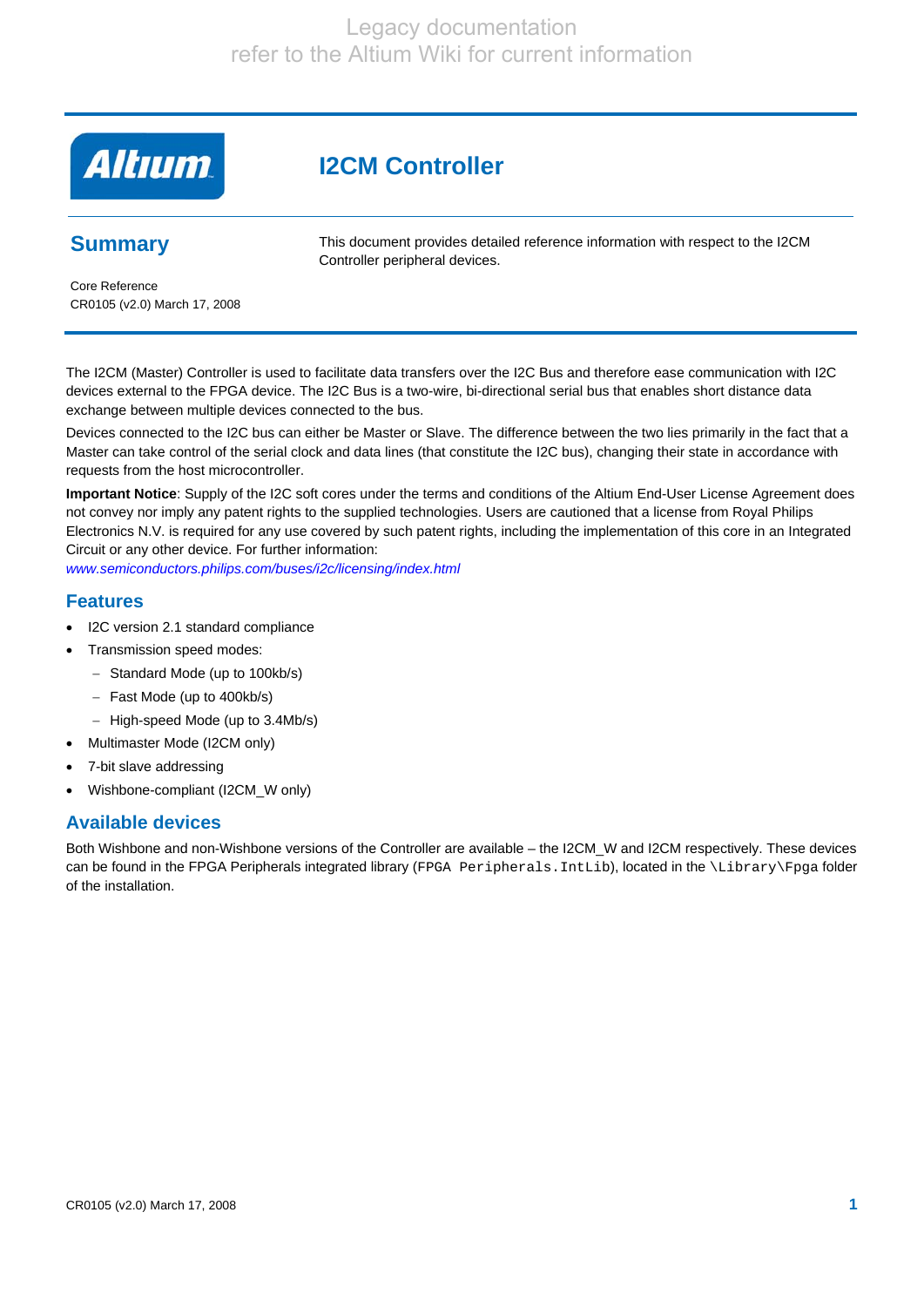# **I2CM\_W – Wishbone-compliant version**

### **Functional Description**

### **Symbol**



*Figure 1. I2C Master Controller Symbol – Wishbone version (I2CM\_W)* 

### **Pin description**

*Table 1. I2CM\_W pin description* 

| <b>Name</b>      | <b>Type</b>                      | Polarity/<br><b>Bus size</b> | <b>Description</b>                                                                                                                                                                                        |
|------------------|----------------------------------|------------------------------|-----------------------------------------------------------------------------------------------------------------------------------------------------------------------------------------------------------|
|                  | <b>Control Signals</b>           |                              |                                                                                                                                                                                                           |
| CLK_I            | $\mathsf{I}$                     | Rise                         | Wishbone system clock                                                                                                                                                                                     |
| RST_I            | ı                                | High                         | Wishbone system reset                                                                                                                                                                                     |
|                  |                                  |                              | <b>Host Microcontroller Interface Signals</b>                                                                                                                                                             |
| STB <sub>I</sub> |                                  | High                         | Strobe signal. When asserted, indicates the start of a valid Wishbone data<br>transfer cycle                                                                                                              |
| CYC_I            | ı                                | High                         | Cycle signal. When asserted, indicates the start of a valid Wishbone cycle                                                                                                                                |
| ACK_O            | $\circ$                          | High                         | Standard Wishbone device acknowledgement signal. When this signal goes high,<br>the Controller (Wishbone Slave) has finished execution of the requested action<br>and the current bus cycle is terminated |
| ADR_I            | $\mathbf{I}$                     | 3                            | Address bus, used to select an internal register of the device for writing<br>to/reading from                                                                                                             |
| DAT_O            | $\circ$                          | 8                            | Data to be sent to the host microcontroller (valid when INT_O is asserted).                                                                                                                               |
| DAT_I            | ı                                | 8                            | Data received from the host microcontroller                                                                                                                                                               |
| WE_I             |                                  | Level                        | Write enable signal. Used to indicate whether the current local bus cycle is a<br>Read or Write cycle:                                                                                                    |
|                  |                                  |                              | $0 = Read$                                                                                                                                                                                                |
|                  |                                  |                              | $1 = Write$                                                                                                                                                                                               |
| INT_O            | O                                | High                         | Asserted when data is received from an I2C slave device.                                                                                                                                                  |
|                  | <b>I2C Bus Interface Signals</b> |                              |                                                                                                                                                                                                           |
| SDATA_EN         | $\circ$                          | High                         | Output enable signal for the I2C data bidirectional buffer.                                                                                                                                               |
| <b>SDATAO</b>    | $\circ$                          |                              | Serial data output.                                                                                                                                                                                       |
| <b>SDATAI</b>    | ı                                |                              | Serial data input.                                                                                                                                                                                        |
| SCLK_EN          | O                                | High                         | Output enable signal for the I2C clock bidirectional buffer.                                                                                                                                              |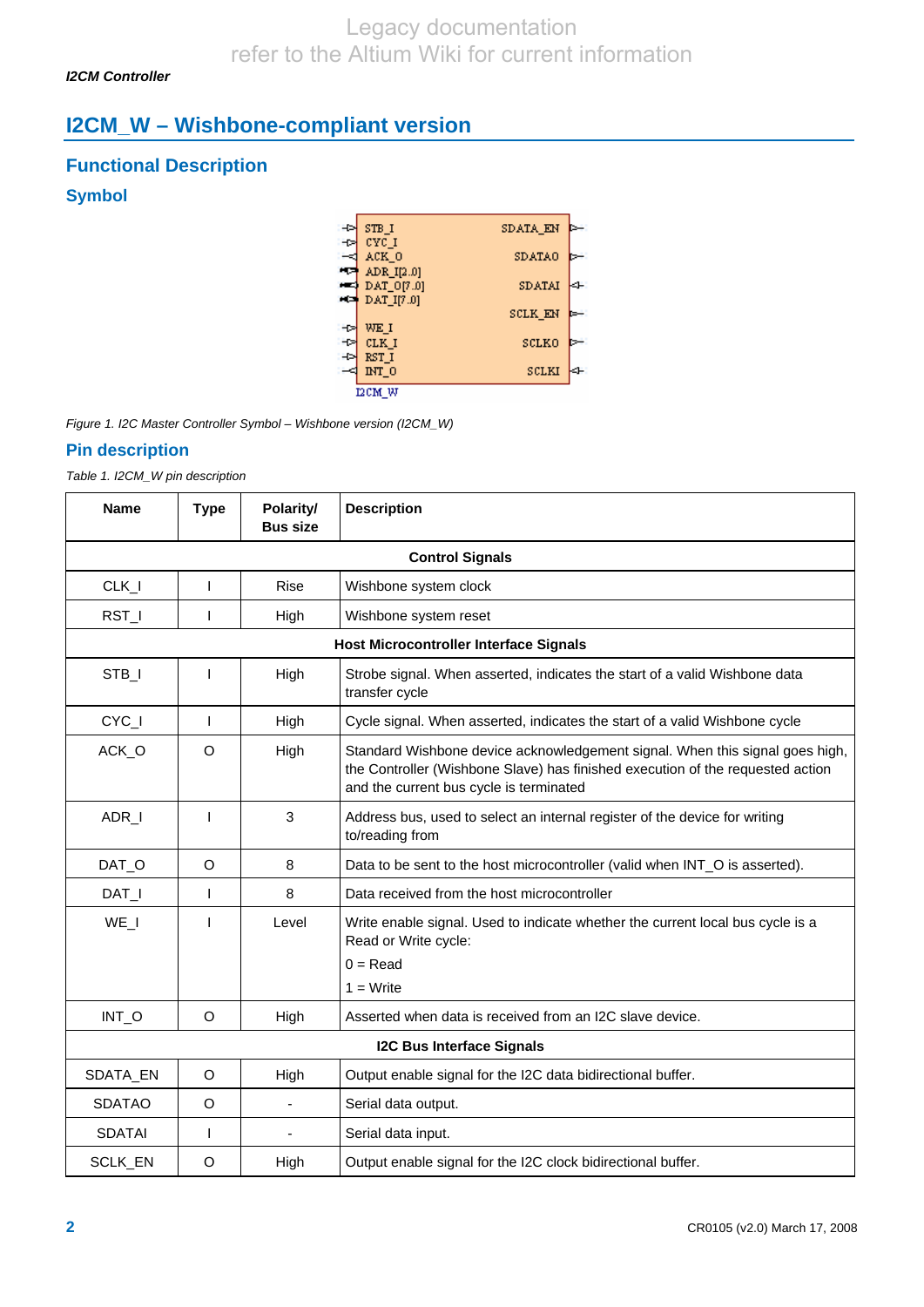*I2CM Controller* 

| <b>Name</b>  | Type | Polarity/<br><b>Bus size</b> | <b>Description</b>   |
|--------------|------|------------------------------|----------------------|
| <b>SCLKO</b> | O    | $\overline{\phantom{0}}$     | Serial clock output. |
| <b>SCLKI</b> |      | -                            | Serial clock input.  |

**Note**: To simplify using the bidirectional SDATA and SCLK buses, the schematic symbol includes a bus pin for each direction, allowing them to be wired independently.

### **Hardware Description**

### **Block Diagram**



*Figure 2. I2CM\_W Controller block diagram* 

### **Register Description**

#### **Internal Registers – locations**

*Table 2. I2CM\_W internal register locations* 

| <b>Register Name</b> | <b>Read/Write</b> | Location |
|----------------------|-------------------|----------|
| CONTROL_REG          | R/W               |          |
| STATUS_REG           | <b>RO</b>         |          |
| CLK 0 REG            | R/W               | 2        |
| CLK 1 REG            | R/W               | 3        |
| WR_DAT_REG           | R/W               | 4        |
| RD_DAT_REG           | <b>RO</b>         | 5        |

Note: RO = Read Only

R/W = Read and Write

#### **Internal Registers - reset values**

*Table 3. I2CM\_W internal register reset values* 

| <b>Register Name</b> | <b>Reset Value</b> |
|----------------------|--------------------|
| CONTROL REG          | 00                 |
| STATUS_REG           | 00                 |
| CLK_0_REG            | 00                 |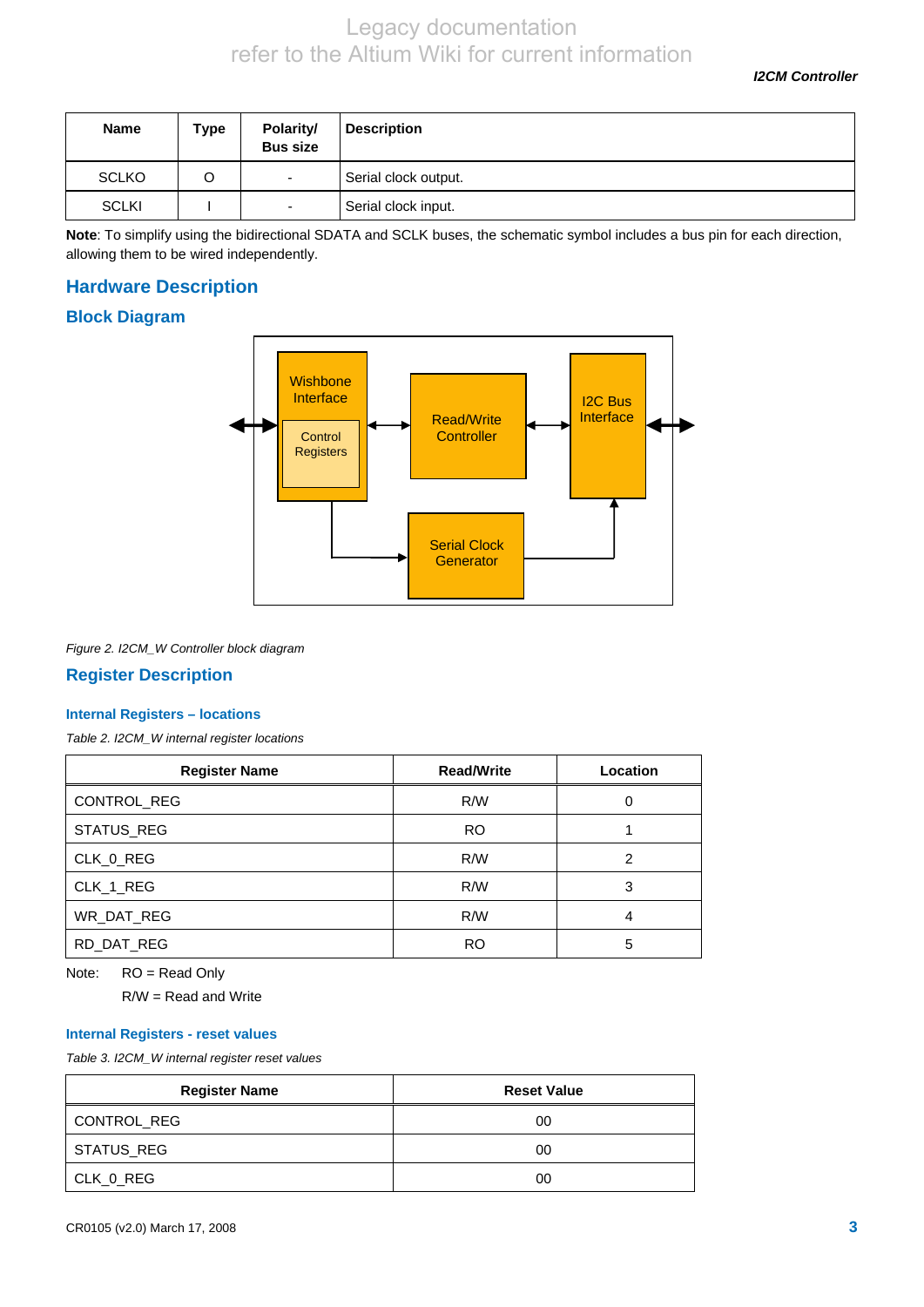#### *I2CM Controller*

| <b>Register Name</b> | <b>Reset Value</b> |
|----------------------|--------------------|
| CLK_1_REG            | 00                 |
| WR_DAT_REG           | 00                 |
| RD_DAT_REG           | 00                 |

Note: Only bits 0 to 2 of the Status Register are used. Bits 3 to 7 are always read as 0.

#### **Internal Registers – Descriptions**

*Table 4. I2CM\_W internal register descriptions* 

| <b>Register Name</b> | <b>Description</b>                                                                                                                                                                                                                                                                                                                                                                                                                                                                                                                                                                         |
|----------------------|--------------------------------------------------------------------------------------------------------------------------------------------------------------------------------------------------------------------------------------------------------------------------------------------------------------------------------------------------------------------------------------------------------------------------------------------------------------------------------------------------------------------------------------------------------------------------------------------|
| CONTROL_REG          | Bit 0: ENABLE – to keep the Controller 'alive' this bit must be set all the time. It is important to<br>remember to set this bit every time the register is written to. Once this bit is cleared the Controller won't<br>respond to any other bit set in the register. When accidentaly cleared the Controller will go into its stand-<br>by mode and won't start any transfer.                                                                                                                                                                                                            |
|                      | Bit 1: IEN – this bit enables the interrupt line to be driven by the Controller in response to transfer finish<br>or any error that might happen on the I2C bus. If this bit is cleared the Controller will not pull the interrupt<br>line high.                                                                                                                                                                                                                                                                                                                                           |
|                      | If the interrupt line is not used this bit could be used to see when the Controller has finished the<br>requested operation.                                                                                                                                                                                                                                                                                                                                                                                                                                                               |
|                      | Bit 2: IACK - this bit represents the interrupt acknowledgement that is sent from the host microcontroller<br>to the I2CM_W Controller. Once an interrupt is issued by the Controller, the host must clear this bit<br>before any other transfer is started.                                                                                                                                                                                                                                                                                                                               |
|                      | Bit 3: WR – this bit initiates write transfer. When set, the Controller will transfer the contents of the<br>WR_DAT_REG register to an I2C slave device.                                                                                                                                                                                                                                                                                                                                                                                                                                   |
|                      | Bit 4: RD – this bit initates a read transfer. When set, the Controller will shift in 8-bit data from an I2C<br>slave device. The data will be loaded into the RD_DAT_REG register, which in turn can be read by the<br>host microcontroller.                                                                                                                                                                                                                                                                                                                                              |
|                      | Bit 5: STO - this bit, when set, will generate a STOP condition. When this bit is set together with the WR<br>or RD bits, the Controller will write or read 8-bit data and then generate a STOP condition. Use when<br>sending or receiving the last data byte to stop communication.                                                                                                                                                                                                                                                                                                      |
|                      | <b>Bit 6:</b> STA – this bit, when set, will generate a START condition. If the WR bit is also set then<br>immediately after generating a start condition the Controller will attempt to write the contents of the<br>WR_DAT_REG register onto the I2C bus.                                                                                                                                                                                                                                                                                                                                |
|                      | Bit 7: NACK – this bit is used only when the Controller is reading data from a slave I2C device and<br>represents the data line on the ninth clock. If set, then on the ninth clock pulse the data line will be high<br>which is defined as NOT ACKNOWLEDGE by I2C protocol. If cleared, then the data line will be held low<br>which is defined as ACKNOWLEDGE by I2C protocol. This is useful when reading more than one byte of<br>data, where a slave device waits for the Controller to acknowledge that the transfer was successful, so<br>that it can prepare to send another byte. |
| STATUS_REG           | Bit 0: INTREQ – this bit is set by the Controller when the it has finished its current operation. Every time<br>the CONTROL_REG register is changed and any command is issued to the Controller, it will respond by<br>setting this bit as soon as the requested operation is finished. INTREQ will only go high if bit 1 in the<br>CONTROL_REG register (IEN) is set. It is automatically cleared when bit 2 in the CONTROL_REG<br>register (IACK) is set.                                                                                                                                |
|                      | Bit 1: RXACK - this bit represents the state of the data line at the ninth clock pulse while sending data.<br>When it is 0 then it is considered the slave device acknowledged the transfer. If 1, then NACK was<br>received. When sending an address this bit indicates if a slave device with the address issued is<br>connected to the Controller or not.                                                                                                                                                                                                                               |
|                      | Bit 2: BUSY – this bit is set while the Controller performs the requested operation. It is cleared when the<br>Controller enters 'idle' state and waits for a command in the CONTROL_REG register.                                                                                                                                                                                                                                                                                                                                                                                         |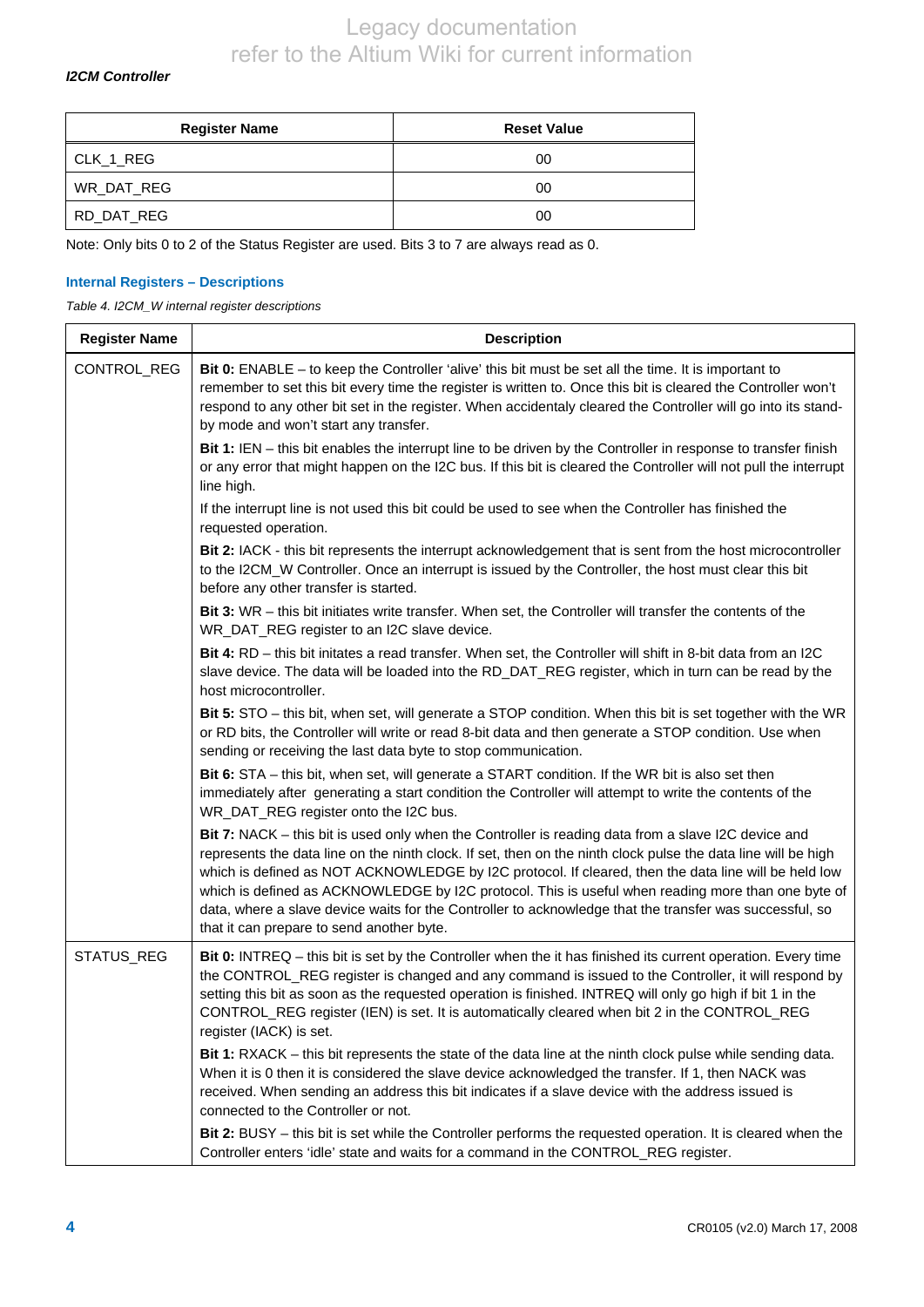| <b>Register Name</b> | <b>Description</b>                                                                                                                                                                                    |
|----------------------|-------------------------------------------------------------------------------------------------------------------------------------------------------------------------------------------------------|
| CLK 0 REG            | Low order byte of clock scaling register (CLK_REG). This register stores the value used to scale the<br>frequency of the clock that the master generates.                                             |
| CLK_1_REG            | High order byte of clock scaling register (CLK_REG). This register stores the value used to scale the<br>frequency of the clock that the master generates.                                            |
| WR DAT REG           | The data to be written to the slave device. If it's the first byte being sent to the device, bit 0 indicates a<br>read/write and the other 7 bits indicate the slave address.<br>Bit $0 = 0 - W$ rite |
|                      | Bit $0 = 1 - Read$                                                                                                                                                                                    |
| RD DAT REG           | The data received from the slave device during a read.                                                                                                                                                |

**Note**: More than one bit can be set in the CONTROL\_REG register at the same time.

All bits of the STATUS\_REG register are read only and represent the current state of the I2CM Controller.

### **Writing to the Internal Registers**

The host microcontroller can write to/read from the I2CM\_W's internal registers. Selection of a particular register is achieved by supplying the unique, 3-bit binary ID address code of the register. This code is sent to the I2CM\_W and appears at the ADR\_I input. Table 5 shows the unique address IDs associated with each of the registers.

*Table 5. I2CM\_W Internal register unique address IDs.* 

| Register           | Unique Register Address ID |
|--------------------|----------------------------|
| <b>CONTROL REG</b> | 000                        |
| <b>STATUS REG</b>  | 001                        |
| CLK 0 REG          | 010                        |
| CLK_1_REG          | 011                        |
| WR DAT REG         | 100                        |
| RD DAT REG         | 101                        |

An internal register of the I2CM\_W device can be written to in the following circumstances. In each case, the write operation occurs on the rising edge of the CLK\_I input.

**Note**: STATUS\_REG and RD\_DAT\_REG cannot be written to.

#### **System Resett**

After reception of a Wishbone system reset (RST\_I goes High), each internal register is loaded with the reset value 00h.

#### **Host Microcontroller Write**

Data is written from the host microcontroller device to an internal register, in accordance with the standard Wishbone data transfer handshaking protocol. This data transfer cycle can be summarized as follows:

- The host presents the unique address ID for the register to be written on its ADR\_O output and a valid byte of data on its DAT\_O output. It then asserts its WE\_O signal, to specify a Write cycle
- The I2CM\_W receives the address ID on its ADR\_I input and prepares to receive data into the selected register
- The host asserts its STB\_O and CYC\_O outputs, indicating that the transfer is to begin. The I2CM\_W, which monitors its STB\_I and CYC\_I inputs on each rising edge of the CLK\_I signal, reacts to this assertion by latching the byte of data appearing at its DAT\_I input into the target register and asserting its ACK\_O signal – to indicate to the host that the data has been received
- The host, which monitors its ACK\_I input on each rising edge of the CLK\_I signal, responds by negating the STB\_O and CYC\_O signals. At the same time, the I2CM\_W negates the ACK\_O signal and the data transfer cycle is naturally terminated.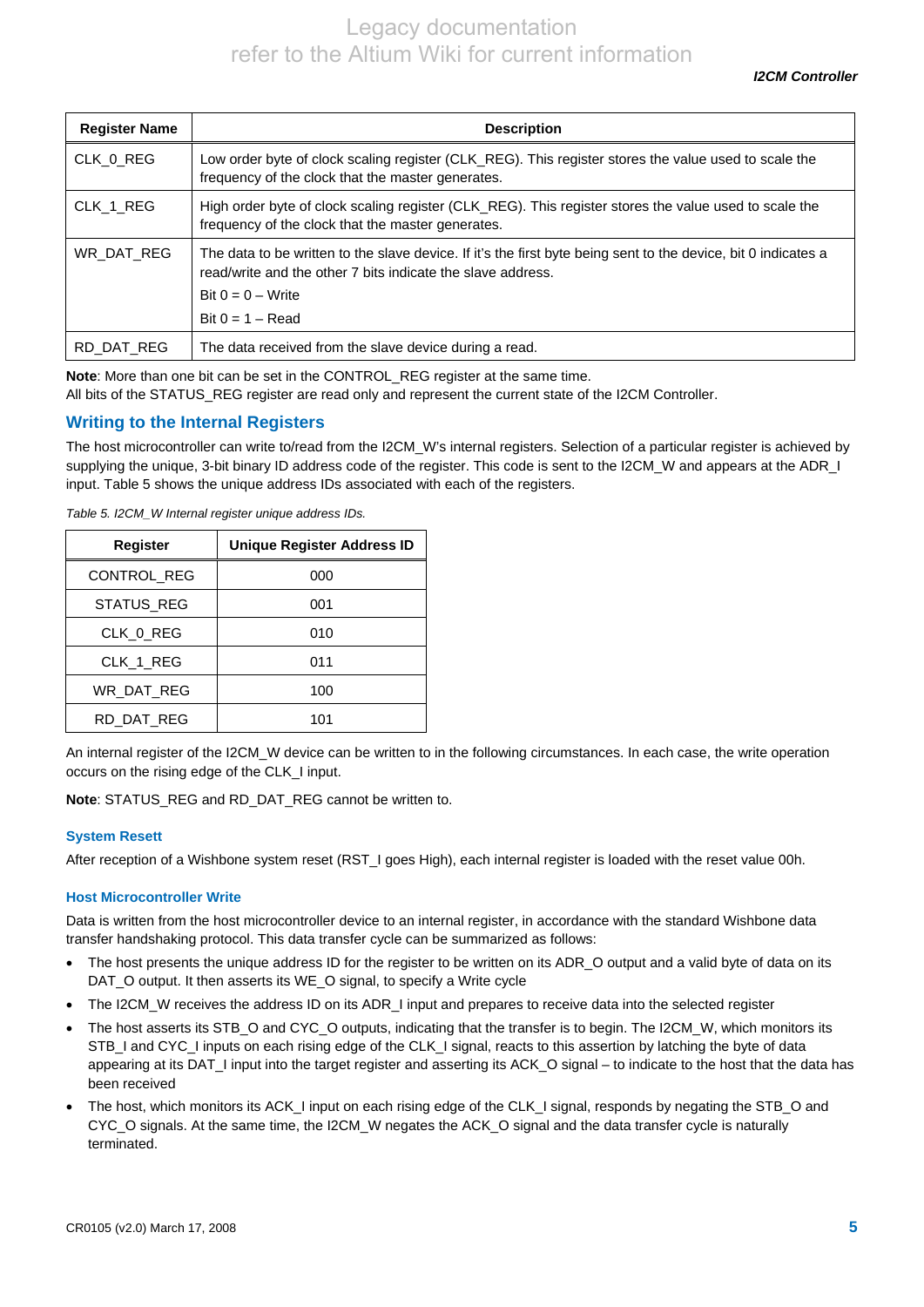#### *I2CM Controller*

### **Reading from the internal registers**

Data is read from an internal register in accordance with the standard Wishbone data transfer handshaking protocol. This data transfer cycle can be summarized as follows:

- The host presents the unique address ID for the register to be read on its ADR\_O output. It then negates its WE\_O signal to specify a Read cycle
- The I2CM W receives the address ID on its ADR I input and prepares to transmit data from the selected register
- The host asserts its STB\_O and CYC\_O outputs, indicating that the transfer is to begin. The I2CM\_W, which monitors its STB\_I and CYC\_I inputs on each rising edge of the CLK\_I signal, reacts to this assertion by presenting a valid byte of data at its DAT\_O output and asserting its ACK\_O signal – to indicate to the host that valid data is present
- The host, which monitors its ACK\_I input on each rising edge of the CLK\_I signal, responds by latching the byte of data appearing at its DAT\_I input and negating the STB\_O and CYC\_O signals. At the same time, the I2CM\_W negates the ACK O signal and the data transfer cycle is naturally terminated.

### **Defining the frequency of SCLK**

The I2C Controller incorporates a 16-bit register, CLK\_REG, whose stored value is used to scale the frequency of the clock signal generated by the Controller – SCLK. This register is further sub-divided into two 8-bit registers – CLK\_0\_REG (low 8 bits) and CLK\_1\_REG (high 8 bits).

The value you write to these registers depends on the ultimate frequency for SCLK that you wish to achieve. The following formula can be used to calculate the value for CLK\_REG:

CLK\_REG Value = CLK\_I ------------- - 1 5 x SCLK

where,

CLK I is the frequency of the Wishbone system clock

SCLK is the the desired frequency of the serial clock generated by the Controller.

**Note**: If the value written to CLK\_REG is 0000h, SCLK will not be generated (i.e. will have frequency of zero).

### **Operation**

There are two modes of operation with respect to the I2C Controller – Write and Read. These modes are detailed in the following sections.

### **Write**

- 1. The CPU writes the address of the slave (7 bits) to the WR\_DATA\_REG. Bit 0 must be '0' to indicate a write.
- 2. The CPU will set the STA and WR bits in the CONTROL\_REG.
- 3. The I2C master will then attempt to generate a start signal and send the address on the I2C serial interface.
- 4. The I2C master will generate an interrupt when an ACK is received from the slave if the address matches. (Otherwise a NACK is generated and the slave address does not exist).
- 5. The CPU will write the data it wants to transmit to the slave in the WR\_DATA\_REG and set the write bit in the CONTROL\_REG.
- 6. The I2C master will then send the data on the I2C serial interface. The slave will respond again with an ACK.
- 7. The CPU will set the STO bit in the CONTROL REG to indicate it is now finished with the bus.

### **Read**

- 1. The CPU writes the address of the slave (7 bits) to the WR\_DATA\_REG. Bit 0 must be '1' to indicate a read.
- 2. The CPU will set the STA and WR bit in the CONTROL\_REG (because we want to write the address).
- 3. The I2C master will then attempt to generate a start signal and send the address on the I2C serial interface.
- 4. The I2C master will generate an interrupt when an ACK is received from the slave if the address matches. (Otherwise a NACK is generated and the slave address does not exist).
- 5. The CPU will set the RD bit in the CONTROL\_REG. The I2C master is not ready to receive data from the slave. Note: the master still generates the serial clock.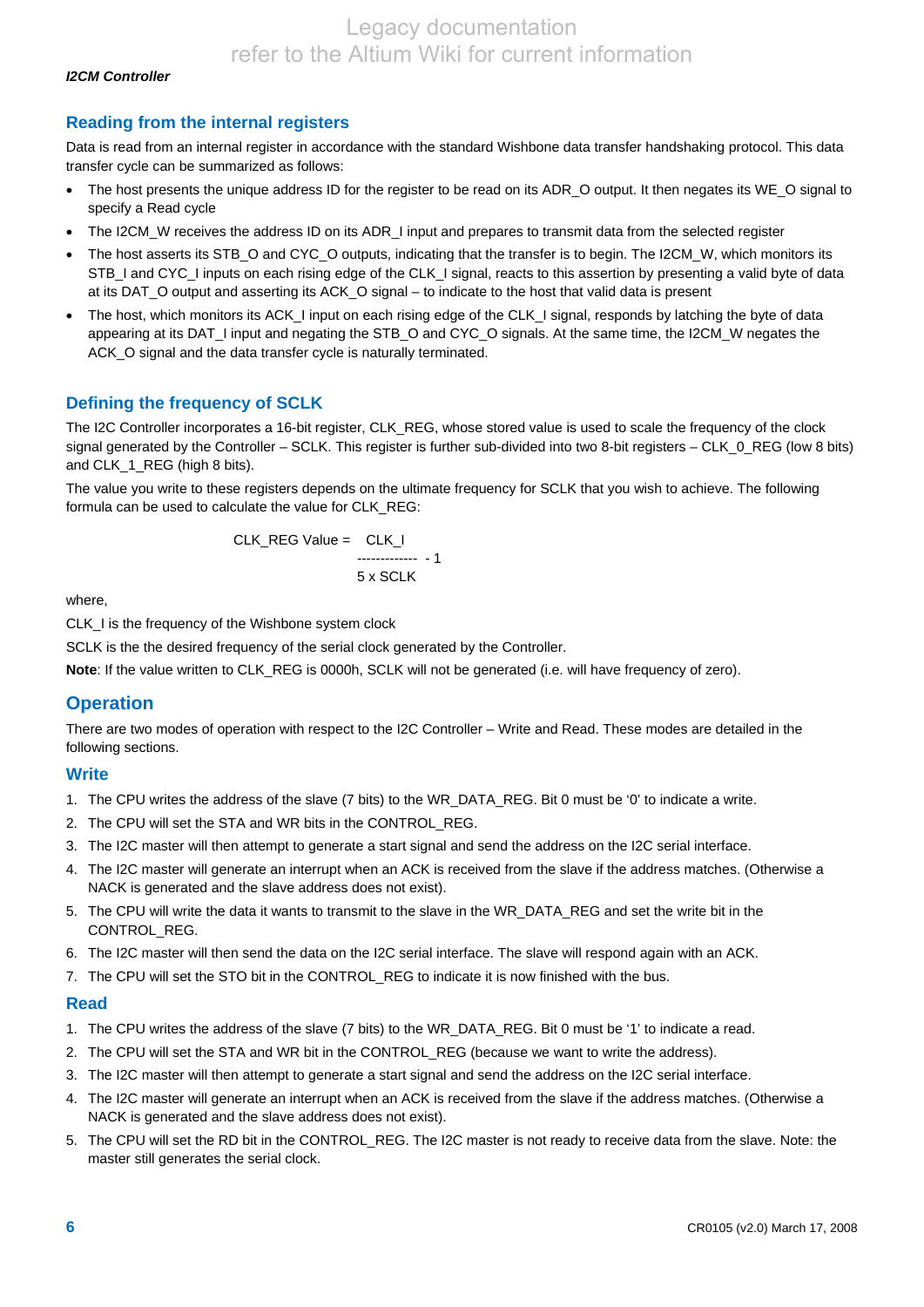*I2CM Controller* 

- 6. After receiving 1 byte of information, the master will ACK/NACK the slave device, depending on the value on the NACK bit of the CONTROL\_REG (bit 7).
- 7. The CPU will set the STO bit in the CONTROL REG to indicate it is now finished with the bus.

#### **Sending/receiving multiple bytes of data**

To send two data bytes to a slave I2C device and then read another two bytes from the same device the following steps need to be taken:

- 1. Write the address of the slave I2C device that you wish to write to into WR\_DAT\_REG with LSB cleared
- 2. Set the following bits in the Control register (CONTROL\_REG): ENABLE, IEN, WR, STA
- 3. Wait for interrupt and read bit 1(RXACK) of the Status register (STATUS\_REG) to confirm the address is valid
- 4. Acknowledge interrupt by setting ENABLE and IACK bits in the Control register
- 5. Write first data byte to WR\_DAT\_REG
- 6. Set the following bits in the Control register: ENABLE, IEN, WR
- 7. Wait for interrupt and confirm that the slave device received the first byte of data (by interrogating bit 1 (RXACK) of the Status register)
- 8. Acknowledge interrupt by setting ENABLE and IACK bits in the Control register
- 9. Write second data byte to WR\_DAT\_REG
- 10. Set the following bits in the Control register: ENABLE, IEN, WR
- 11. Wait for interrupt and confirm that the slave device received the second byte of data (by interrogating bit 1 (RXACK) of the Status register)
- 12. Acknowledge interrupt by setting ENABLE and IACK bits in the Control register
- 13. Write the address of the same slave I2C device that you wish to read from into WR\_DAT\_REG with LSB set
- 14. Set the following bits in the Control register: ENABLE, IEN, WR, STA
- 15. Acknowledge interrupt by setting ENABLE and IACK bits in the Control register
- 16. Set the following bits in the Control register: ENABLE, IEN, RD
- 17. Wait for interrupt and read first byte of data from RD\_DAT\_REG
- 18. Acknowledge interrupt by setting ENABLE and IACK bits in the Control register
- 19. Set the following bits in the Control register: ENABLE, IEN, RD, STO
- 20. Wait for interrupt and read second byte of data from RD\_DAT\_REG.

### **Clock Stretching**

Some devices might not be ready to send data immediately after acknowledging being addressed by the I2CM Controller. A good example is the MAX1037 device, which can be found on NanoBoard. In one of its modes it needs to perform analog to digital conversion before it can send data to the I2CM Controller. To this end, the I2CM Controller has support for clock stretching - whereby a slave device can insert wait states onto the I2C bus while it prepares the data to be sent to the Controller. A wait state is defined as a slave I2C device driving the clock line low. In this instance, the I2CM Controller should wait until the clock line is released before attempting to receive a data byte.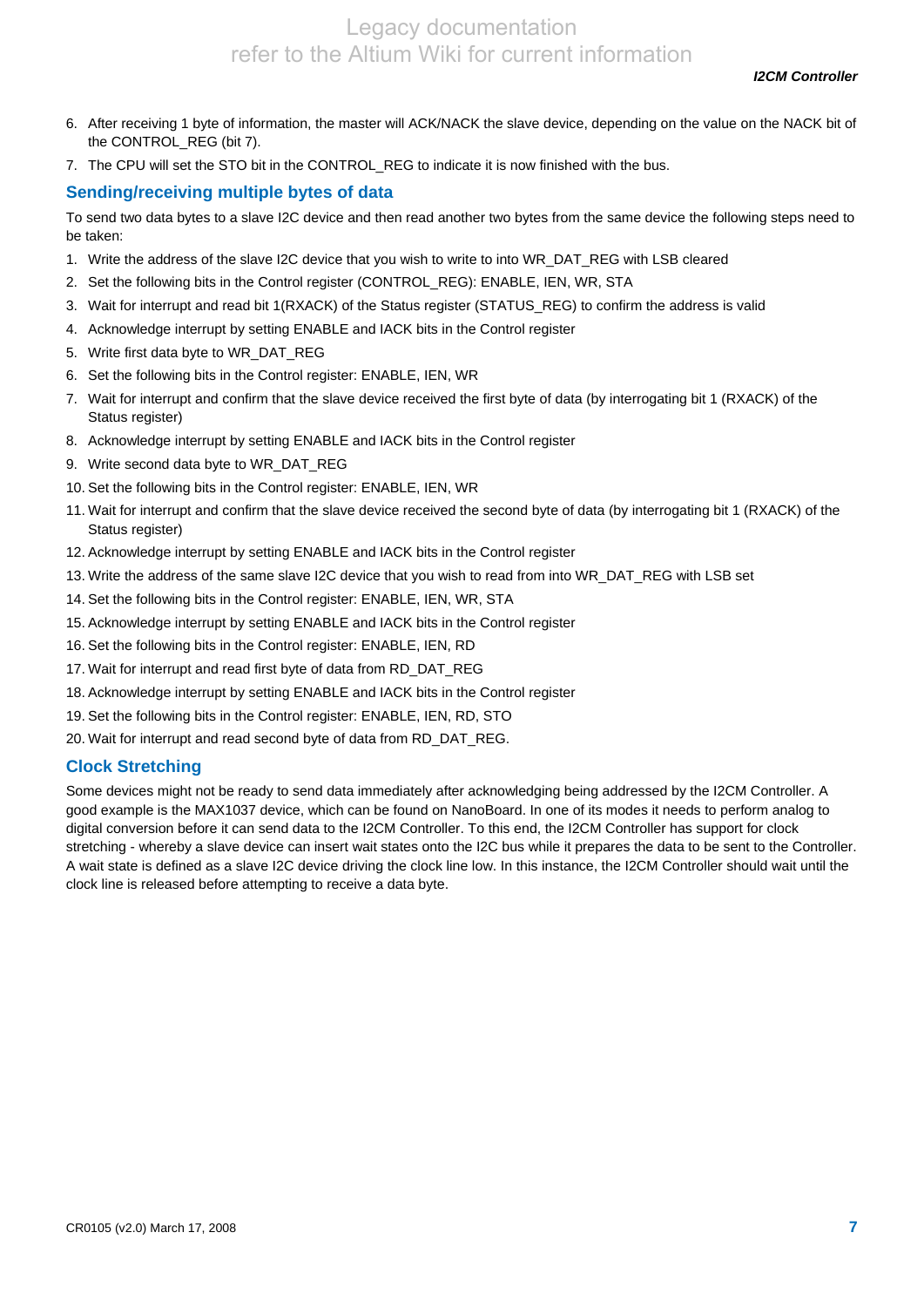# **I2CM – non-Wishbone version**

### **Functional Description**

### **Symbol**



*Figure 3. I2C Master Controller Symbol – non-Wishbone version (I2CM)* 

### **Pin description**

*Table 6. I2CM pin description* 

| <b>Name</b>   | <b>Type</b>                                   | Polarity/<br><b>Bus size</b> | <b>Description</b>                                                   |
|---------------|-----------------------------------------------|------------------------------|----------------------------------------------------------------------|
|               |                                               |                              | <b>Control Signals</b>                                               |
| <b>CLK</b>    |                                               | <b>Rise</b>                  | External system clock                                                |
| <b>RST</b>    |                                               | High                         | External system reset                                                |
|               | <b>Host Microcontroller Interface Signals</b> |                              |                                                                      |
| <b>DATAO</b>  | O                                             | 8                            | Data received from an I2C slave device (valid when INT is asserted). |
| <b>DATAI</b>  |                                               | 8                            | Data to be transmitted to an I2C slave device.                       |
| <b>ADDR</b>   |                                               | 3                            | Read/Write address for internal registers                            |
| <b>WR</b>     |                                               | High                         | Asserted when the CPU wants to write to an internal register.        |
| <b>RD</b>     |                                               | High                         | Asserted when the CPU wants to read an internal register.            |
| <b>INT</b>    | O                                             | High                         | Asserted when data is received from an I2C slave device.             |
|               |                                               |                              | <b>I2C Bus Interface Signals</b>                                     |
| SDATA_EN      | O                                             | High                         | Output enable signal for the I2C data bidirectional buffer.          |
| <b>SDATAO</b> | $\Omega$                                      |                              | Serial data output.                                                  |
| <b>SDATAI</b> |                                               | ٠                            | Serial data input.                                                   |
| SCLK_EN       | O                                             | High                         | Output enable signal for the I2C clock bidirectional buffer.         |
| <b>SCLKO</b>  | O                                             | ٠                            | Serial clock output.                                                 |
| <b>SCLKI</b>  |                                               | -                            | Serial clock input.                                                  |

**Note**: To simplify using the bidirectional DATA, SDATA and SCLK buses, the schematic symbol includes a bus pin for each direction, allowing them to be wired independently.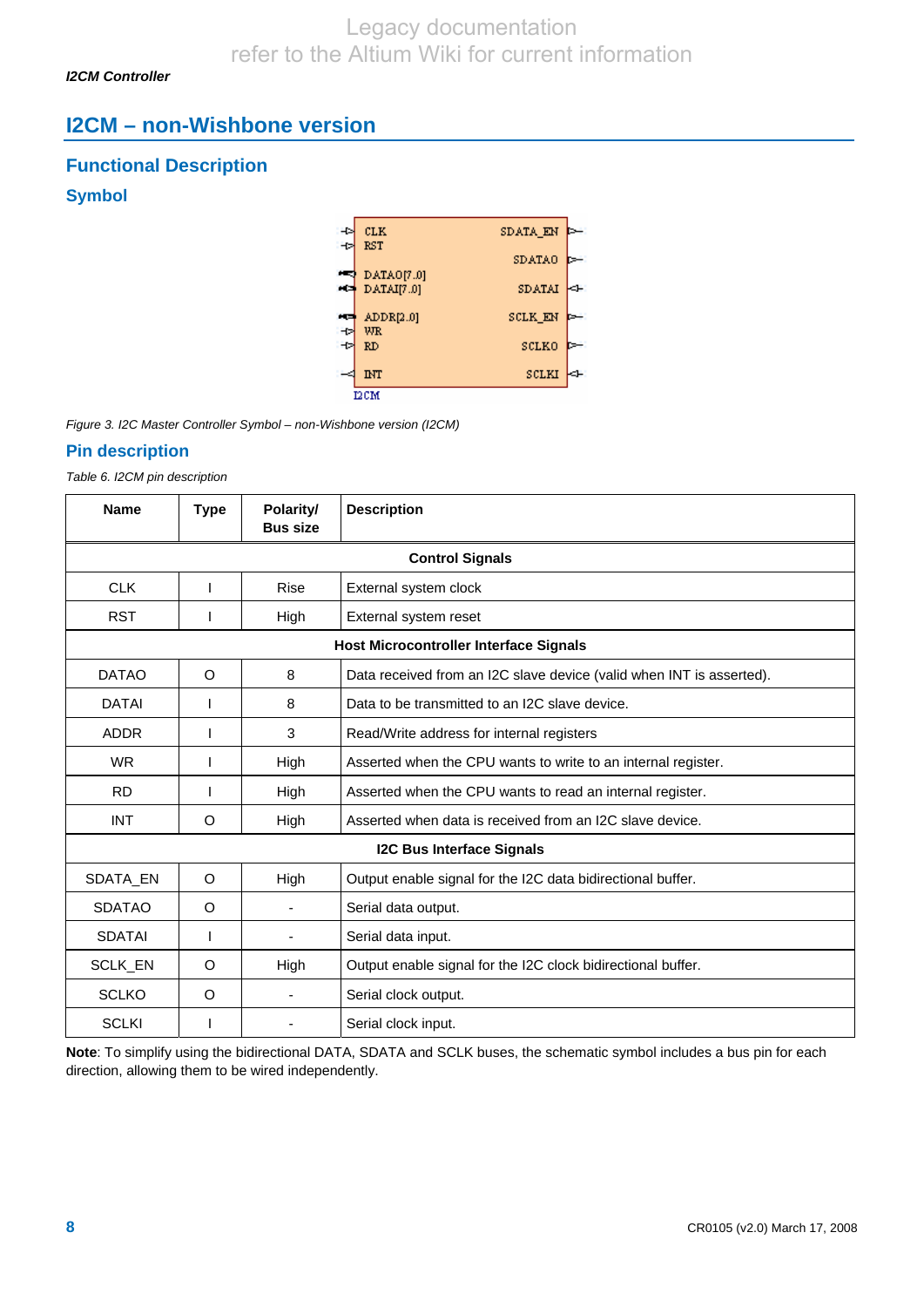*I2CM Controller* 

# **Hardware Description**

### **Block Diagram**



*Figure 4. I2CM Bus Controller block diagram* 

### **Register Description**

### **Register Interface**

The register interface for the I2CM requires the following pins: DATAO, DATAI, ADDR, RD, and WR.

### **WRITE:**

To write to an internal register, put the desired value on the DATAI bus. Put the desired address on the ADDR input bus. Assert the WR signal for a minimum of 1 period of the external system clock signal (CLK). The value of the internal register is now updated.

### **READ:**

To read from an internal register, put the desired address on the ADDR bus. Assert the RD signal for a minimum of 1 period of the external system clock signal (CLK). The content of the register appears on the DATAO output bus.

#### **Internal Registers – locations**

*Table 7. I2CM internal register locations* 

| <b>Register Name</b> | <b>Read/Write</b> | Location |
|----------------------|-------------------|----------|
| CONTROL_REG          | R/W               | 0        |
| STATUS_REG           | RO.               |          |
| CLK_0_REG            | R/W               | 2        |
| CLK_1_REG            | R/W               | 3        |
| WR_DAT_REG           | R/W               | 4        |
| RD_DAT_REG           | <b>RO</b>         | 5        |

Note: RO = Read Only

R/W = Read and Write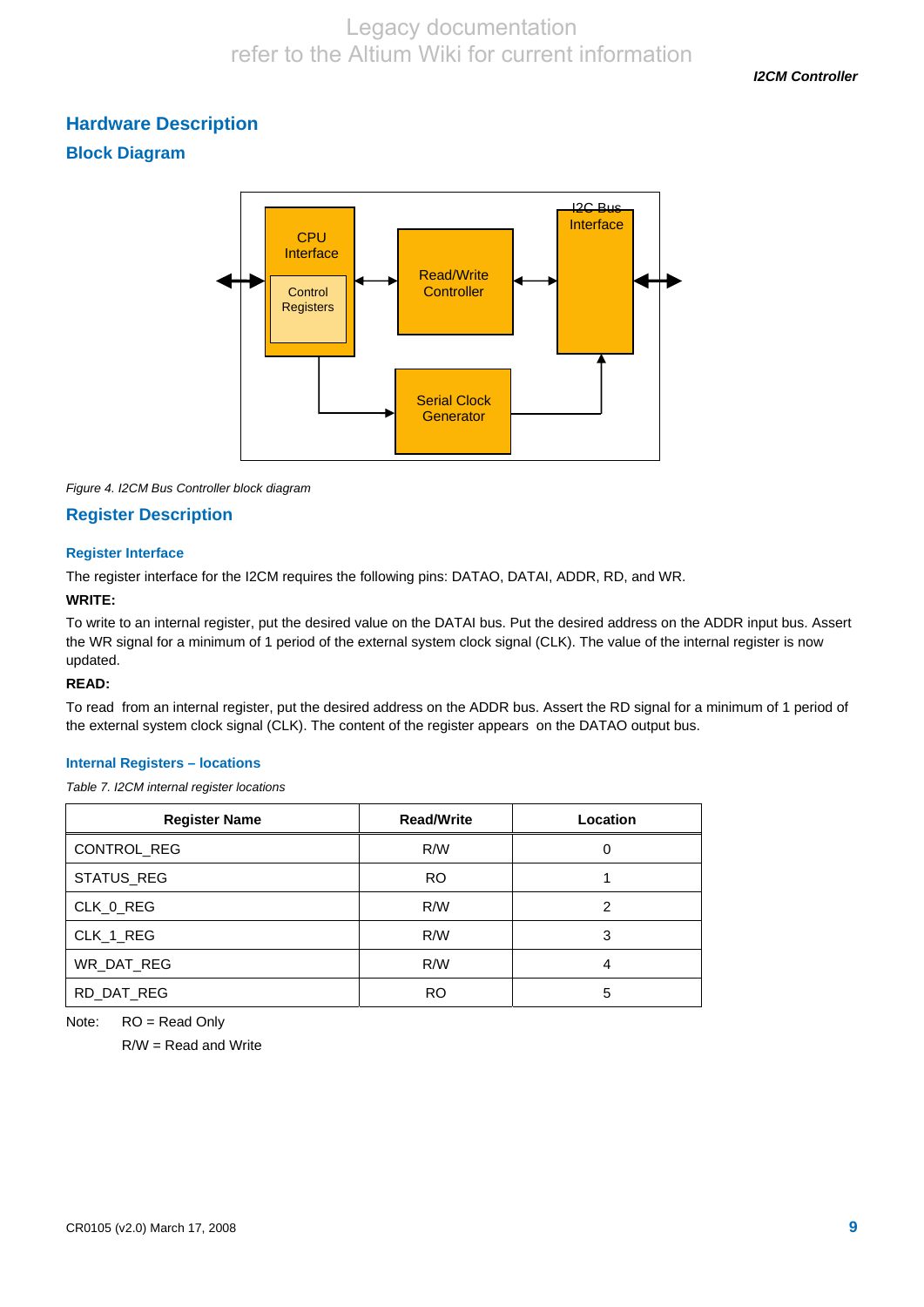#### **Internal Registers - reset values**

*Table 8. I2CM internal register reset values* 

| <b>Register Name</b> | <b>Reset Value</b> |
|----------------------|--------------------|
| CONTROL_REG          | 00                 |
| STATUS_REG           | 00                 |
| CLK_0_REG            | 00                 |
| CLK_1_REG            | 00                 |
| WR_DAT_REG           | 00                 |
| RD_DAT_REG           | 00                 |

Note: Only bits 0 to 2 of the Status Register are used. Bits 3 to 7 are always read as 0.

### **Internal Registers – Descriptions**

*Table 9. I2CM internal register descriptions* 

| <b>Register Name</b> | <b>Description</b>                                                                                                                                                                                                                                                                                                                                                                                                                                                                                                                                                                              |
|----------------------|-------------------------------------------------------------------------------------------------------------------------------------------------------------------------------------------------------------------------------------------------------------------------------------------------------------------------------------------------------------------------------------------------------------------------------------------------------------------------------------------------------------------------------------------------------------------------------------------------|
| CONTROL_REG          | Bit 0: ENABLE – to keep the Controller 'alive' this bit must be set all the time. It is important to<br>remember to set this bit every time the register is written to. Once this bit is cleared the Controller won't<br>respond to any other bit set in the register. When accidentaly cleared the Controller will go into its<br>stand-by mode and won't start any transfer.                                                                                                                                                                                                                  |
|                      | Bit 1: IEN - this bit enables the interrupt line to be driven by the Controller in response to transfer finish<br>or any error that might happen on the I2C bus. If this bit is cleared the Controller will not pull the<br>interrupt line high.                                                                                                                                                                                                                                                                                                                                                |
|                      | If the interrupt line is not used this bit could be used to see when the Controller has finished the<br>requested operation.                                                                                                                                                                                                                                                                                                                                                                                                                                                                    |
|                      | Bit 2: IACK - this bit represents the interrupt acknowledgement that is sent from the host<br>microcontroller to the I2CM Controller. Once an interrupt is issued by the Controller, the host must clear<br>this bit before any other transfer is started.                                                                                                                                                                                                                                                                                                                                      |
|                      | Bit 3: WR - this bit initiates write transfer. When set, the Controller will transfer the contents of the<br>WR_DAT_REG register to an I2C slave device.                                                                                                                                                                                                                                                                                                                                                                                                                                        |
|                      | Bit 4: RD - this bit initates a read transfer. When set, the Controller will shift in 8-bit data from an I2C<br>slave device. The data will be loaded into the RD_DAT_REG register, which in turn can be read by the<br>host microcontroller.                                                                                                                                                                                                                                                                                                                                                   |
|                      | Bit 5: STO - this bit, when set, will generate a STOP condition. When this bit is set together with the<br>WR or RD bits, the Controller will write or read 8-bit data and then generate a STOP condition. Use<br>when sending or receiving the last data byte to stop communication.                                                                                                                                                                                                                                                                                                           |
|                      | Bit 6: STA - this bit, when set, will generate a START condition. If the WR bit is also set then<br>immediately after generating a start condition the Controller will attempt to write the contents of the<br>WR_DAT_REG register onto the I2C bus.                                                                                                                                                                                                                                                                                                                                            |
|                      | Bit 7: NACK - this bit is used only when the Controller is reading data from a slave I2C device and<br>represents the data line on the ninth clock. If set, then on the ninth clock pulse the data line will be high<br>which is defined as NOT ACKNOWLEDGE by I2C protocol. If cleared, then the data line will be held<br>low which is defined as ACKNOWLEDGE by I2C protocol. This is useful when reading more than one<br>byte of data, where a slave device waits for the I2CM Controller to acknowledge that the transfer was<br>successful, so that it can prepare to send another byte. |
| STATUS_REG           | Bit 0: INTREQ - this bit is set by the Controller when the it has finished its current operation. Every<br>time the CONTROL_REG register is changed and any command is issued to the Controller, it will<br>respond by setting this bit as soon as the requested operation is finished. INTREQ will only go high if bit<br>1 in the CONTROL_REG register (IEN) is set. It is automatically cleared when bit 2 in the<br>CONTROL_REG register (IACK) is set.                                                                                                                                     |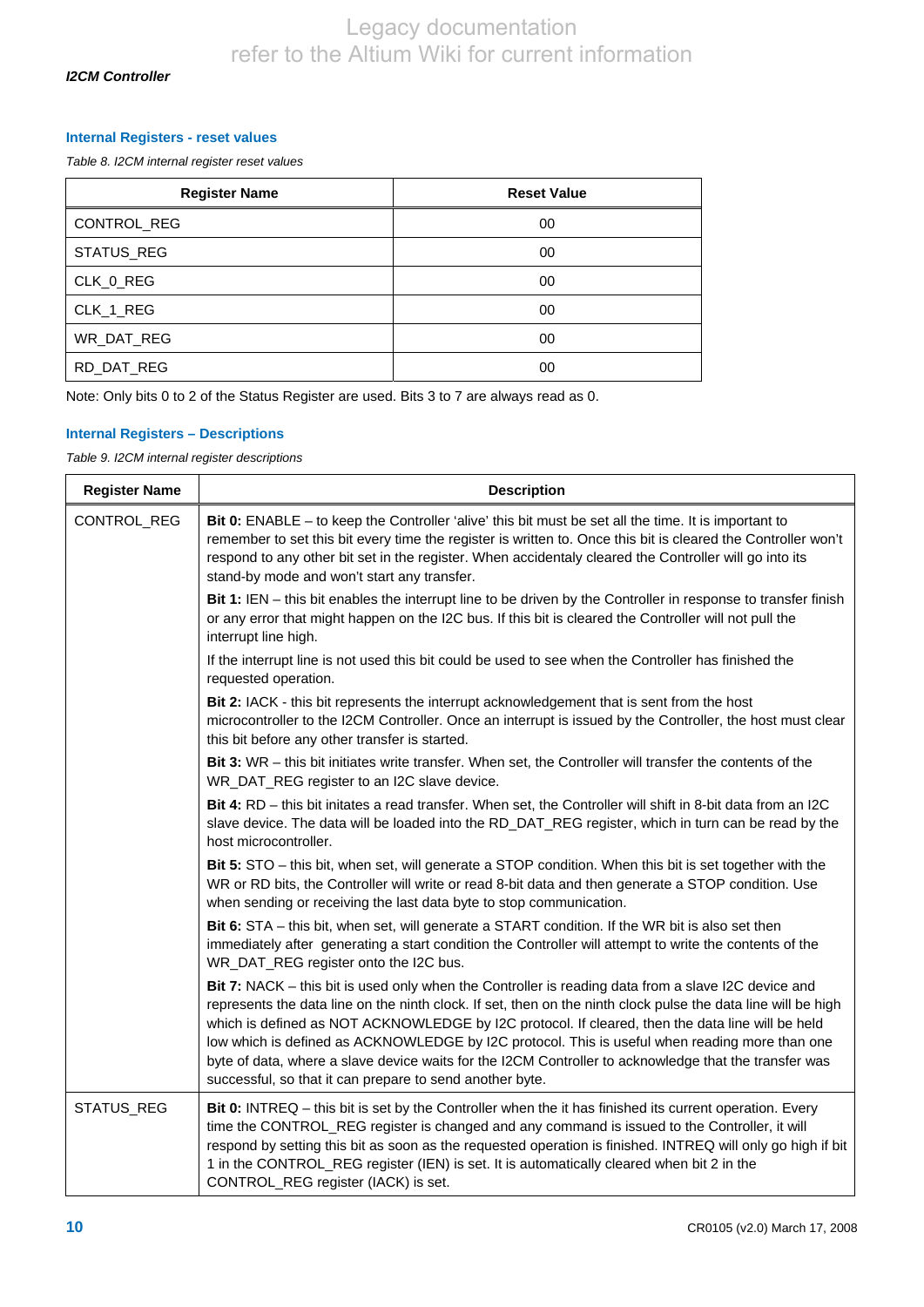| <b>Register Name</b> | <b>Description</b>                                                                                                                                                                                                                                                                                                                                                  |  |  |
|----------------------|---------------------------------------------------------------------------------------------------------------------------------------------------------------------------------------------------------------------------------------------------------------------------------------------------------------------------------------------------------------------|--|--|
|                      | <b>Bit 1:</b> RXACK – this bit represents the state of the data line at the ninth clock pulse while sending data.<br>When it is 0 then it is considered the slave device acknowledged the transfer. If 1, then NACK was<br>received. When sending an address this bit indicates if a slave device with the address issued is<br>connected to the Controller or not. |  |  |
|                      | <b>Bit 2:</b> BUSY – this bit is set while the Controller performs the requested operation. It is cleared when<br>the Controller enters 'idle' state and waits for a command in the CONTROL_REG register.                                                                                                                                                           |  |  |
| CLK_0_REG            | Low order byte of clock scaling register (CLK_REG). This register stores the value used to scale the<br>frequency of the clock that the master generates.                                                                                                                                                                                                           |  |  |
| CLK 1 REG            | High order byte of clock scaling register (CLK_REG). This register stores the value used to scale the<br>frequency of the clock that the master generates.                                                                                                                                                                                                          |  |  |
| WR DAT REG           | The data to be written to the slave device. If it's the first byte being sent to the device, bit 0 indicates a<br>read/write and the other 7 bits indicate the slave address.<br>Bit $0 = 0 - W$ rite<br>Bit $0 = 1 - Read$                                                                                                                                         |  |  |
| RD DAT REG           | The data received from the slave device during a read.                                                                                                                                                                                                                                                                                                              |  |  |

**Note**: More than one bit can be set in the CONTROL\_REG register at the same time. All bits of the STATUS\_REG register are read only and represent the current state of the I2CM Controller.

### **Defining the frequency of SCLK**

The I2C Controller incorporates a 16-bit register, CLK\_REG, whose stored value is used to scale the frequency of the clock signal generated by the Controller – SCLK. This register is further sub-divided into two 8-bit registers – CLK 0 REG (low 8 bits) and CLK\_1\_REG (high 8 bits).

The value you write to these registers depends on the ultimate frequency for SCLK that you wish to achieve. The following formula can be used to calculate the value for CLK\_REG:

CLK\_REG Value = CLK ------------- - 1 5 x SCLK

where,

CLK is the frequency of the external system clock

SCLK is the the desired frequency of the serial clock generated by the Controller.

**Note:** If the value written to CLK\_REG is 0000h, SCLK will not be generated (i.e. will have frequency of zero).

### **Operation**

There are two modes of operation with respect to the I2C Controller – Write and Read. These modes are detailed in the following sections.

### **Write**

- 1. The CPU writes the address of the slave (7 bits) to the WR\_DATA\_REG. Bit 0 must be '0' to indicate a write.
- 2. The CPU will set the STA and WR bits in the CONTROL\_REG.
- 3. The I2C master will then attempt to generate a start signal and send the address on the I2C serial interface.
- 4. The I2C master will generate an interrupt when an ACK is received from the slave if the address matches. (Otherwise a NACK is generated and the slave address does not exist).
- 5. The CPU will write the data it wants to transmit to the slave in the WR\_DATA\_REG and set the write bit in the CONTROL\_REG.
- 6. The I2C master will then send the data on the I2C serial interface. The slave will respond again with an ACK.
- 7. The CPU will set the STO bit in the CONTROL\_REG to indicate it is now finished with the bus.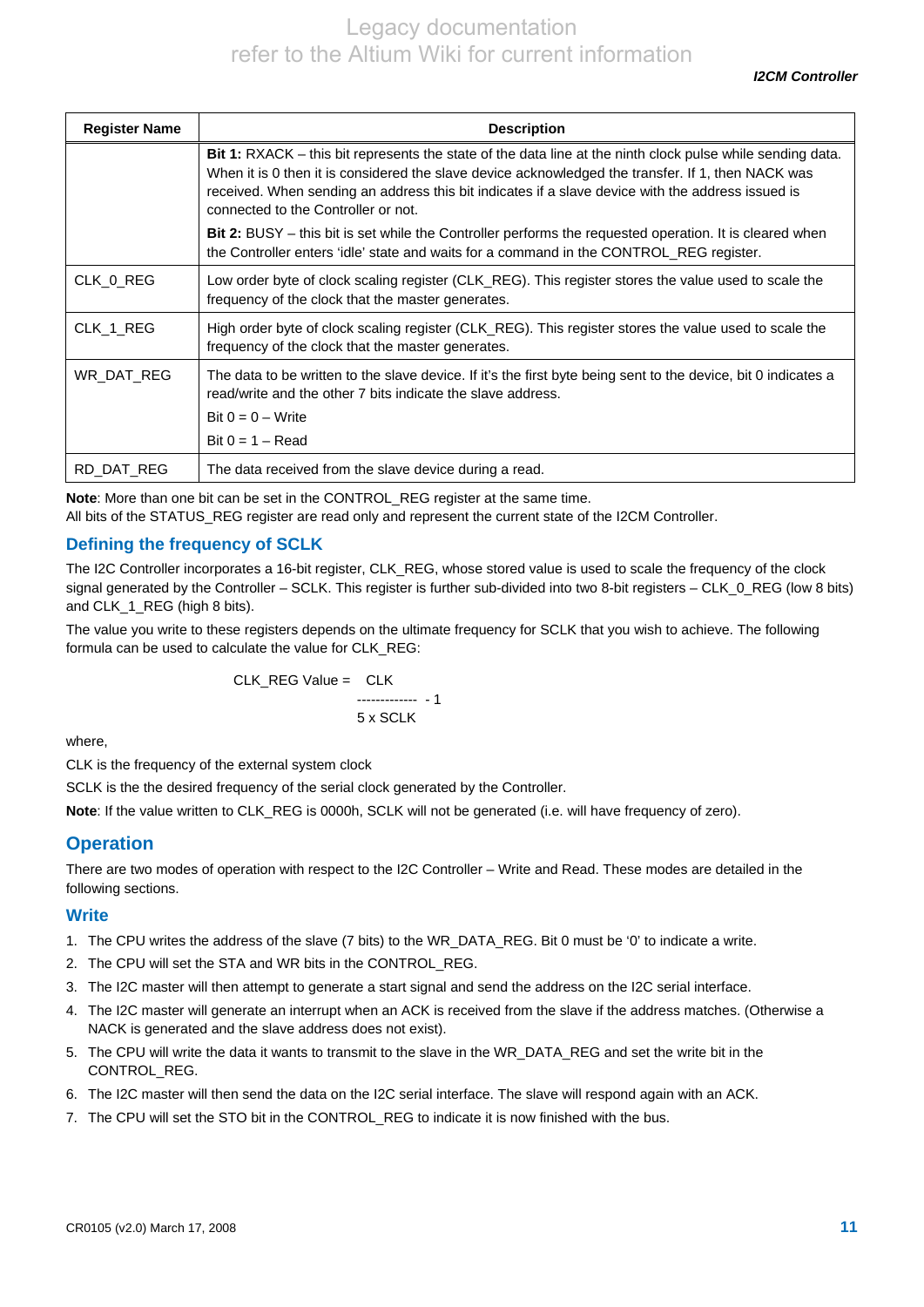#### *I2CM Controller*

### **Read**

- 1. The CPU writes the address of the slave (7 bits) to the WR\_DATA\_REG. Bit 0 must be '1' to indicate a read.
- 2. The CPU will set the STA and WR bits in the CONTROL\_REG(because we want to write the address!).
- 3. The I2C master will then attempt to generate a start signal and send the address on the I2C serial interface.
- 4. The I2C master will generate an interrupt when an ACK is received from the slave if the address matches. (Otherwise a NACK is generated and the slave address does not exist).
- 5. The CPU will set the RD bit in the CONTROL\_REG. The I2C master is not ready to receive data from the slave. Note: the master still generates the serial clock.
- 6. After receiving 1 byte of information, the master will ACK/NACK the slave device, depending on the value on the NACK bit of the CONTROL\_REG (bit 7).
- 7. The CPU will set the STO bit in the CONTROL\_REG to indicate it is now finished with the bus.

#### **Sending/receiving multiple bytes of data**

To send two data bytes to a slave I2C device and then read another two bytes from the same device the following steps need to be taken:

- 1. Write the address of the slave I2C device that you wish to write to into WR\_DAT\_REG with LSB cleared
- 2. Set the following bits in the Control register (CONTROL\_REG): ENABLE, IEN, WR, STA
- 3. Wait for interrupt and read bit 1(RXACK) of the Status register (STATUS\_REG) to confirm the address is valid
- 4. Acknowledge interrupt by setting ENABLE and IACK bits in the Control register
- 5. Write first data byte to WR\_DAT\_REG
- 6. Set the following bits in the Control register: ENABLE, IEN, WR
- 7. Wait for interrupt and confirm that the slave device received the first byte of data (by interrogating bit 1 (RXACK) of the Status register)
- 8. Acknowledge interrupt by setting ENABLE and IACK bits in the Control register
- 9. Write second data byte to WR\_DAT\_REG
- 10. Set the following bits in the Control register: ENABLE, IEN, WR
- 11. Wait for interrupt and confirm that the slave device received the second byte of data (by interrogating bit 1 (RXACK) of the Status register)
- 12. Acknowledge interrupt by setting ENABLE and IACK bits in the Control register
- 13. Write the address of the same slave I2C device that you wish to read from into WR\_DAT\_REG with LSB set
- 14. Set the following bits in the Control register: ENABLE, IEN, WR, STA
- 15. Acknowledge interrupt by setting ENABLE and IACK bits in the Control register
- 16. Set the following bits in the Control register: ENABLE, IEN, RD
- 17. Wait for interrupt and read first byte of data from RD\_DAT\_REG
- 18. Acknowledge interrupt by setting ENABLE and IACK bits in the Control register
- 19. Set the following bits in the Control register: ENABLE, IEN, RD, STO
- 20. Wait for interrupt and read second byte of data from RD\_DAT\_REG.

#### **Clock Stretching**

Some devices might not be ready to send data immediately after acknowledging being addressed by the I2CM Controller. A good example is the MAX1037 device, which can be found on NanoBoard. In one of its modes it needs to perform analog to digital conversion before it can send data to the I2CM Controller. To this end, the I2CM Controller has support for clock stretching - whereby a slave device can insert wait states onto the I2C bus while it prepares the data to be sent to the Controller. A wait state is defined as a slave I2C device driving the clock line low. In this instance, the I2CM Controller should wait until the clock line is released before attempting to receive a data byte.